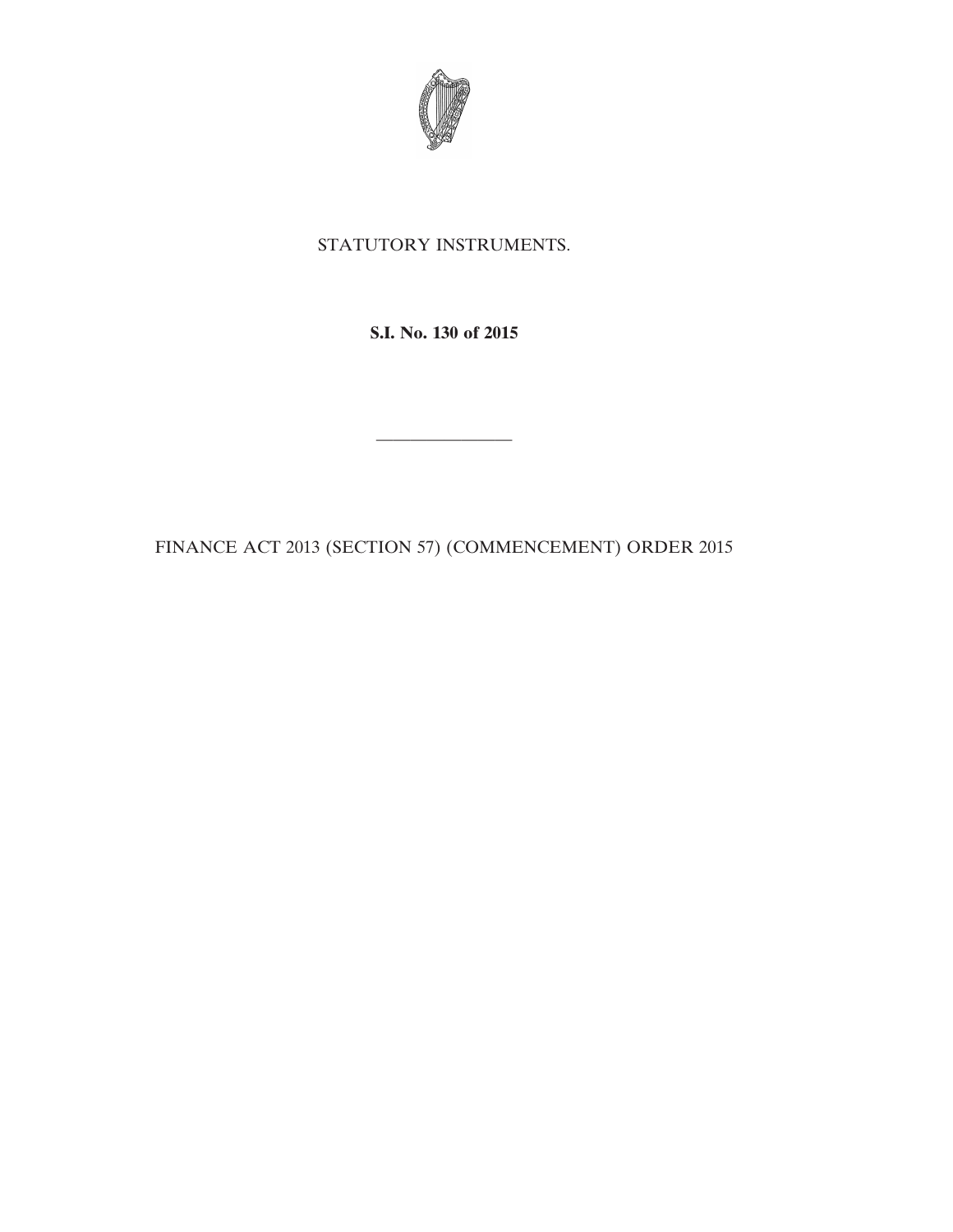FINANCE ACT 2013 (SECTION 57) (COMMENCEMENT) ORDER 2015

I, MICHAEL NOONAN, Minister for Finance, in exercise of the powers conferred on me by section 57(3) of the Finance Act 2013 (No. 8 of 2013), hereby order as follows:

1. This Order may be cited as the Finance Act 2013 (Section 57) (Commencement) Order 2015.

2. In this Order "Act of 2013" means the Finance Act 2013 (No. 8 of 2013).

3. The 15th day of April 2015 is appointed as the day on which subsection (2) of section 57 of the Act of 2013 comes into operation.



GIVEN under my Official Seal, 14 April 2015.

> MICHAEL NOONAN, Minister for Finance.

*Notice of the making of this Statutory Instrument was published in "Iris Oifigiúil" of* 17*th April*, 2015.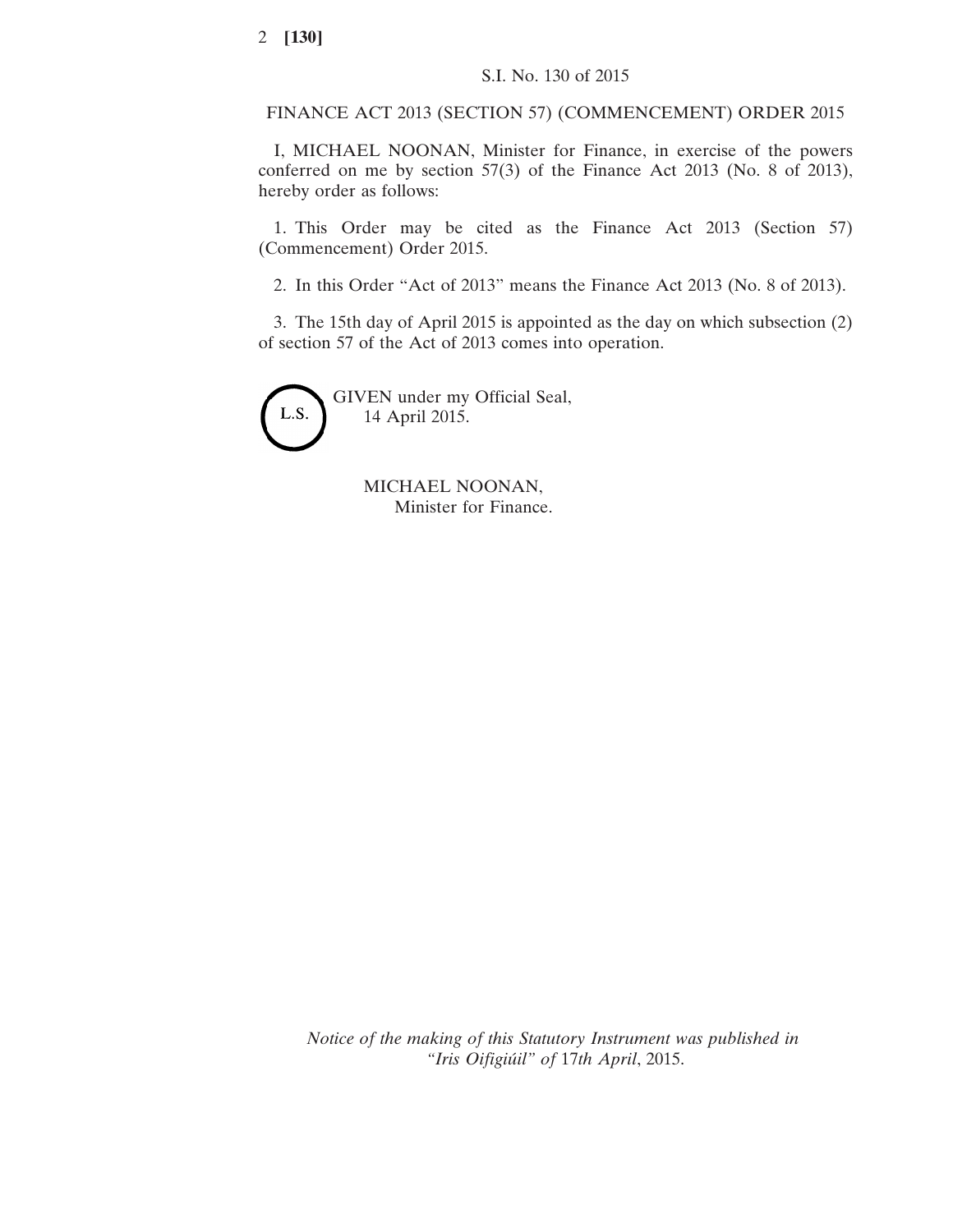**[130]** 3

## EXPLANATORY NOTE

*(This note is not part of the instrument and does not purport to be a legal interpretation).*

This Order provides for the commencement of section 57(2) of the Finance Act 2013 on 15th April 2015. This subsection amends the betting tax provisions under Chapter 1 of Part 2 of the Finance Act 2002, to allow the Revenue Commissioners to make regulations on the payment by remote bookmakers and remote betting intermediaries of betting duty and betting intermediary duty, respectively, and on the books and records to be kept and produced in connection with these taxes.